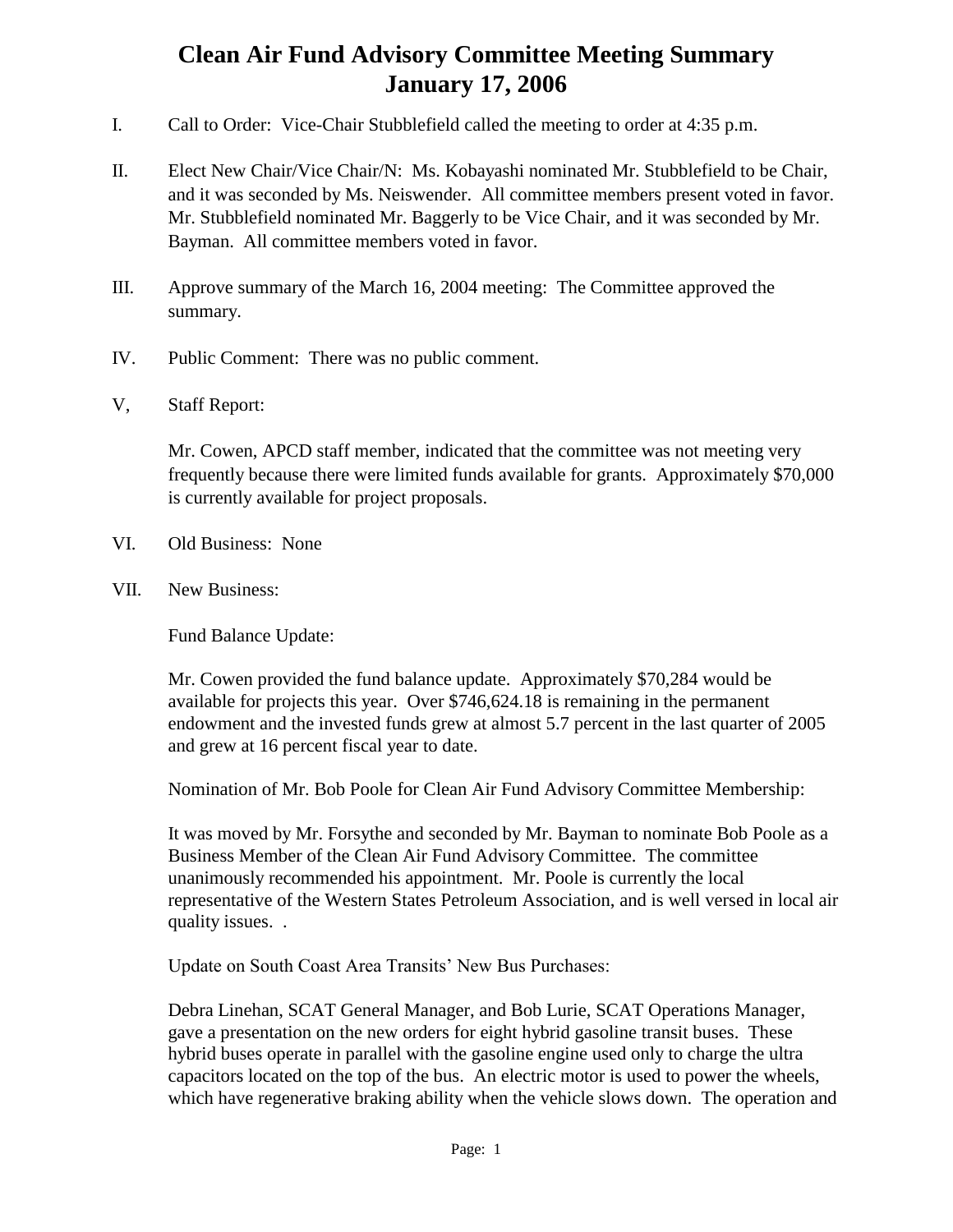maintenance of these buses was based on a fleet currently in use by Long Beach Transit. SCAT will continue to use their CNG buses until their useful life is over.

Proposed Project: Three Electric Bicycles for the Ventura Police Department

Corporal Jack Richards of the Ventura Police Department provided information on the need and use of the Wavecrest Tidalforce M-750X Electric Patrol Bicycles. The Ventura Police Department would initially use these bicycles in School Resource Officer Program, and they may also be used in the Gang Prevention Program. Although no vehicles would be retired as a result of this proposal, vehicle use would be diminished while onsite of the school campuses. The city of Ventura requested \$7,092 total for the three bicycles. The committee members agreed that the project would encourage the use of a clean technology and that the project has merit. These bicycles can be operated manually using the pedals and 21 speeds gears or automatically using the 1000 watt electric motor. Mr. Forsythe moved and Ms. Kobayashi seconded the recommendation of this project for Clean Air Funding by the Air Pollution Control Board. The motion was carried unanimously.

Concept Proposal: Particulate Traps for Off-Road Equipment

Mr. Cowen proposed that remaining funds be used to retrofit off-road equipment with particulate traps to reduce 85 percent of the particulate emissions from these diesel engines. Mr. Duval pointed out the diesel exhaust was determined by the Air Resources Board (ARB) to be a toxic air contaminant with known health effects, including carcinogenicity. ARB will be adopting regulations to require the use of this control equipment on off-road engines by 2015, and the proposed project would be an incentive for early adoption of this technology. The installed cost of each particulate trap is about \$10,000 and remaining funds could be used to retrofit six pieces of equipment.

The Committee was for reducing emissions from diesel engines, but it would rather use the money on a project that has more dramatic impact on air quality. One idea mentioned was the retirement or exchange of the 2 stroke lawn mowers. The District has previously had a lawn mower exchange program that provided the citizens of the county with the opportunity to get a subsidized battery electric mower upon disposal of an old gasoline mower. However, this program was very staff intensive, and staff will look into revamping this program to make it more efficient in terms of district resources. A proposal will be brought back to the Committee for their review.

VII. Adjournment: The meeting was adjourned at 6:00 p.m..

Prepared by: Stan Cowen, Air Pollution Control District Staff